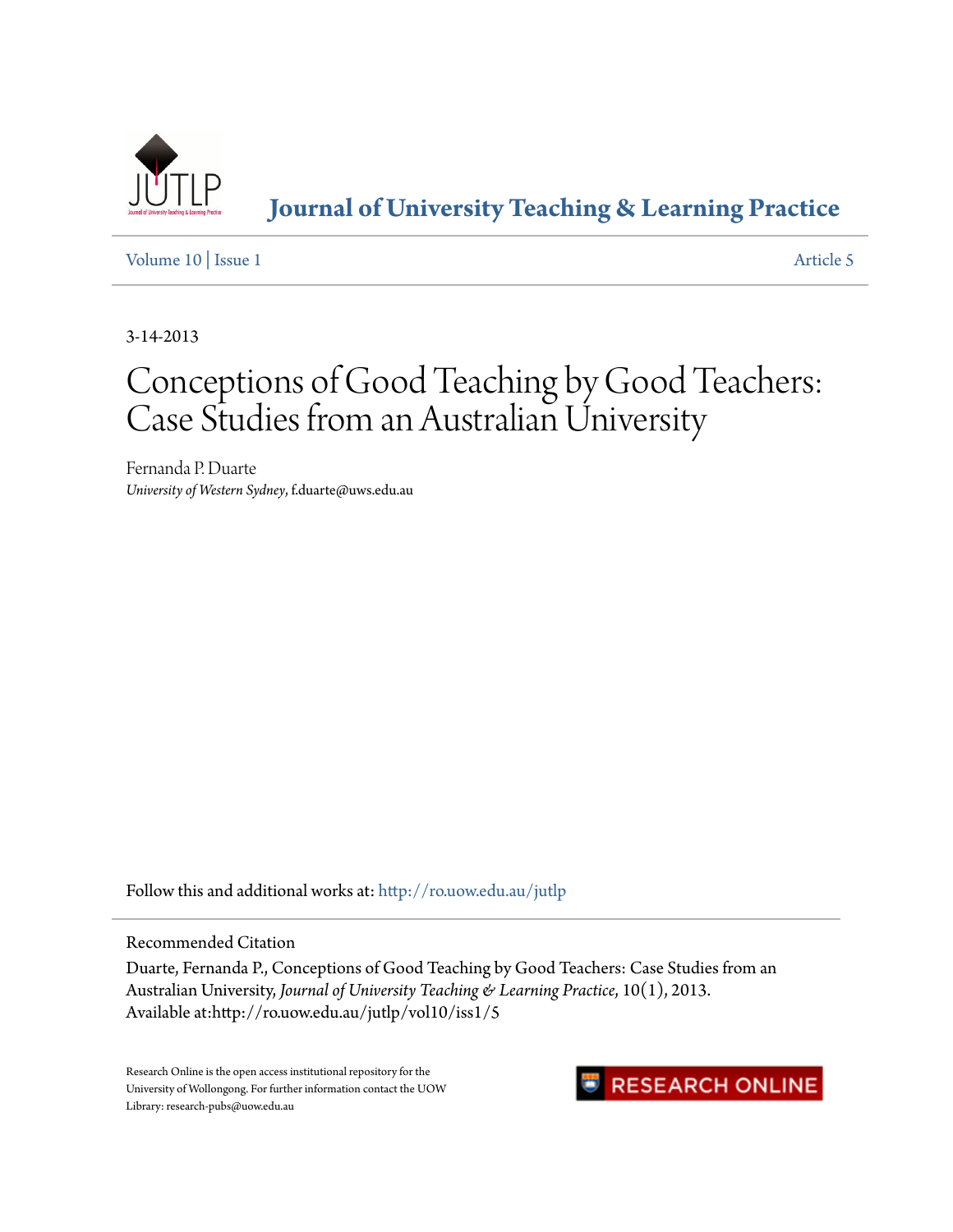# Conceptions of Good Teaching by Good Teachers: Case Studies from an Australian University

### **Abstract**

This paper contributes to the debate on what constitutes good teaching in early 21st Century higher education, through an examination of the experience of five outstanding lecturers from a business school in an Australian university. It is based on a qualitative study that explored their perceptions on what constitutes 'good teaching'. Resonating with existing research on good teaching practice, the findings suggest that good teachers tend to embrace constructivist principles, and are committed to facilitating learning that is deep, engaged, experientially-based, empowering, reflective, and life-long. The real-life examples of good teaching practice provided by the participants are a valuable resource to higher education teachers, in particular those beginning their careers.

#### **Keywords**

good teaching; effective teaching; constructivism; experiential learning; engaged learning; management education

#### **Cover Page Footnote**

My deepest gratitude to my colleagues from the School of Business, University of Western Sydney, who so generously gave their time to make this study possible. I am also grateful to Associate Professor Janne Malfroy, from UWS Teaching Development Unit, who encouraged me to carry out this research project and supported me throughout.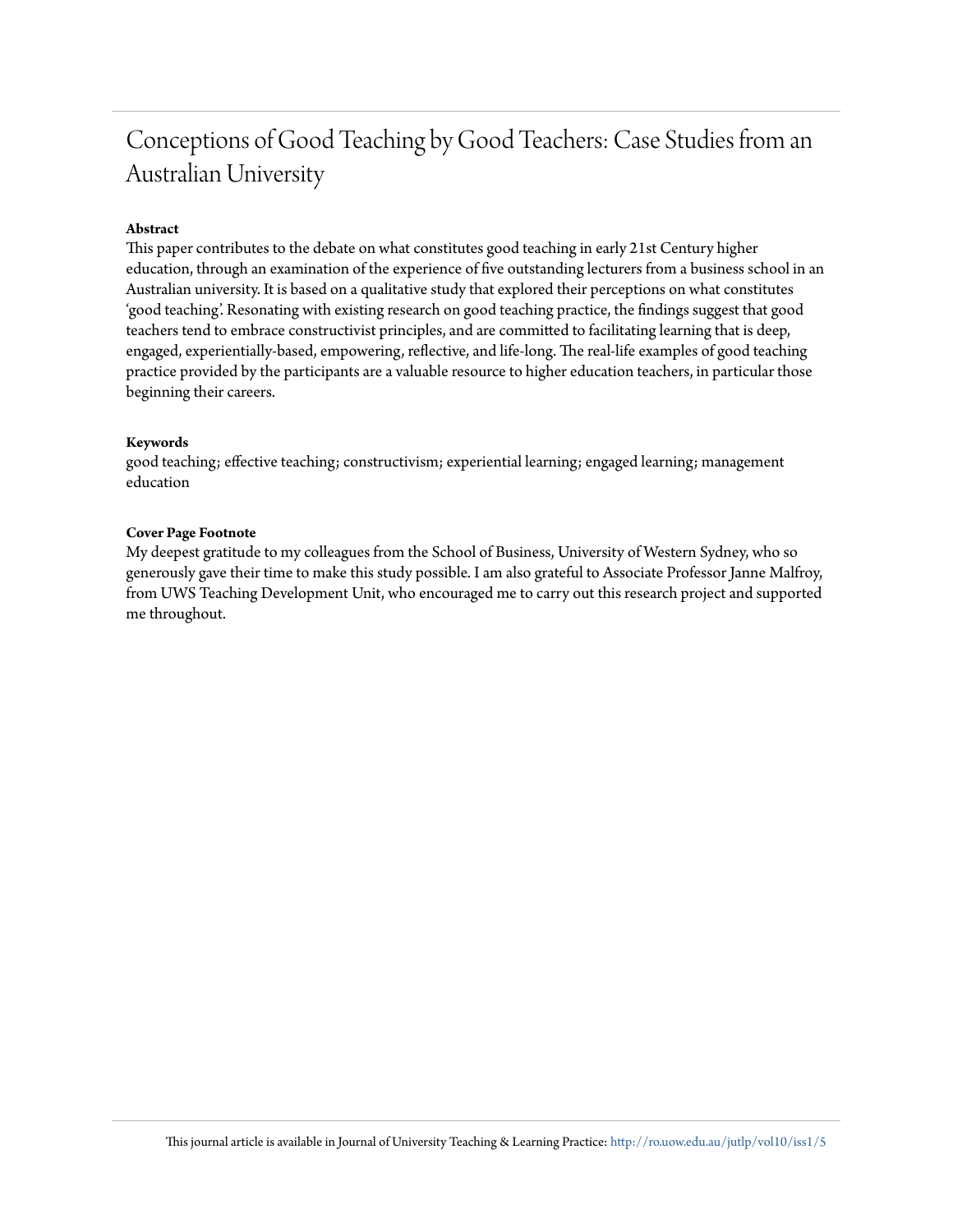# **Introduction**

A great deal has been written, over the past three decades, on what constitutes "good teaching" in higher education. In these works, scholars discuss good teaching practice, reflect on different aspects of teaching and learning and offer hands-on advice for teachers to enhance their teaching practice (see, for example, Biggs 2004; Bonwell & Eison 1991; Brookfield 2006; Chickering & Gamson 1987; Entwistle 1981; Light & Calkins 2008; Marton & Saljo 1976; McKeachie 1994; Prosser & Trigwell 1999; Ramsden 2003 [1992]; Saljo 1979). The variety of teaching approaches discussed in these works is itself indicative that teaching in higher education is a complex endeavour – and that good teaching is a "contested concept" (Skelton 2004, 452) with no universally accepted definition (Devlin & Samarawickrema, 2010).

The debate continues, and this paper aims to contribute to it by examining conceptions of good teaching, through the eyes of a small group of lecturers from a business school at an Australian university. The paper is based on a qualitative study carried out in 2010 to find out why these lecturers were regarded as "outstanding teachers" by their peers; more specifically, what approaches and techniques they used, and why they believed these approaches were effective.

The first part of the paper provides a brief review of influential works on good teaching practice, and the second presents five case studies developed from in-depth interviews with the participating teachers. The cases are illustrated with excerpts from the interview transcripts.

# **Good Teaching in Higher Education**

In her review of works on good teaching practices, McMillan (2007) notes that many of the publications in this field fall into the "teaching skills, self-help" genre, providing educators with tips and strategies on how to improve their teaching (see, for example, Brown, Earlam, & Race 1995; McKeachie 1994). However, while pedagogical techniques are no doubt essential to enhance the teaching and learning process, it has been also argued that they are not the only means to ensure good teaching. Drawing on the work of Ramsden (2003), Clark (1998) and Cannon and Newble (2000), McMillan (2007, 211) comments that teaching tips "may merely extend the lecturer's repertoire of techniques rather than changing her or his understanding" of good teaching. This is because the "tips and strategies" approach does not make explicit the theoretical underpinnings of particular skills, and thus "can only be applied mechanically" (McMillan 2007, 211). As observed by Porter and Brophy (1988, 78), it is also important to take into consideration the "deeper dimensions" of teaching – in other words, the *principles* informing good teaching practice for effective learning in higher education.

In their informative synthesis of seminal research on good teaching, Porter and Brophy (1988) point out that the importance of the deeper dimensions of higher education teaching began to be more frequently acknowledged in the 1980s. One influential example of this genre is the Seven Good Practice Principles for undergraduate education, proposed by Chickering and Gamson (1987). For these researchers, good practice in undergraduate education:

- 1. Encourages student-faculty contact.
- 2. Encourages cooperation among students.
- 3. Encourages active learning.
- 4. Gives prompt feedback.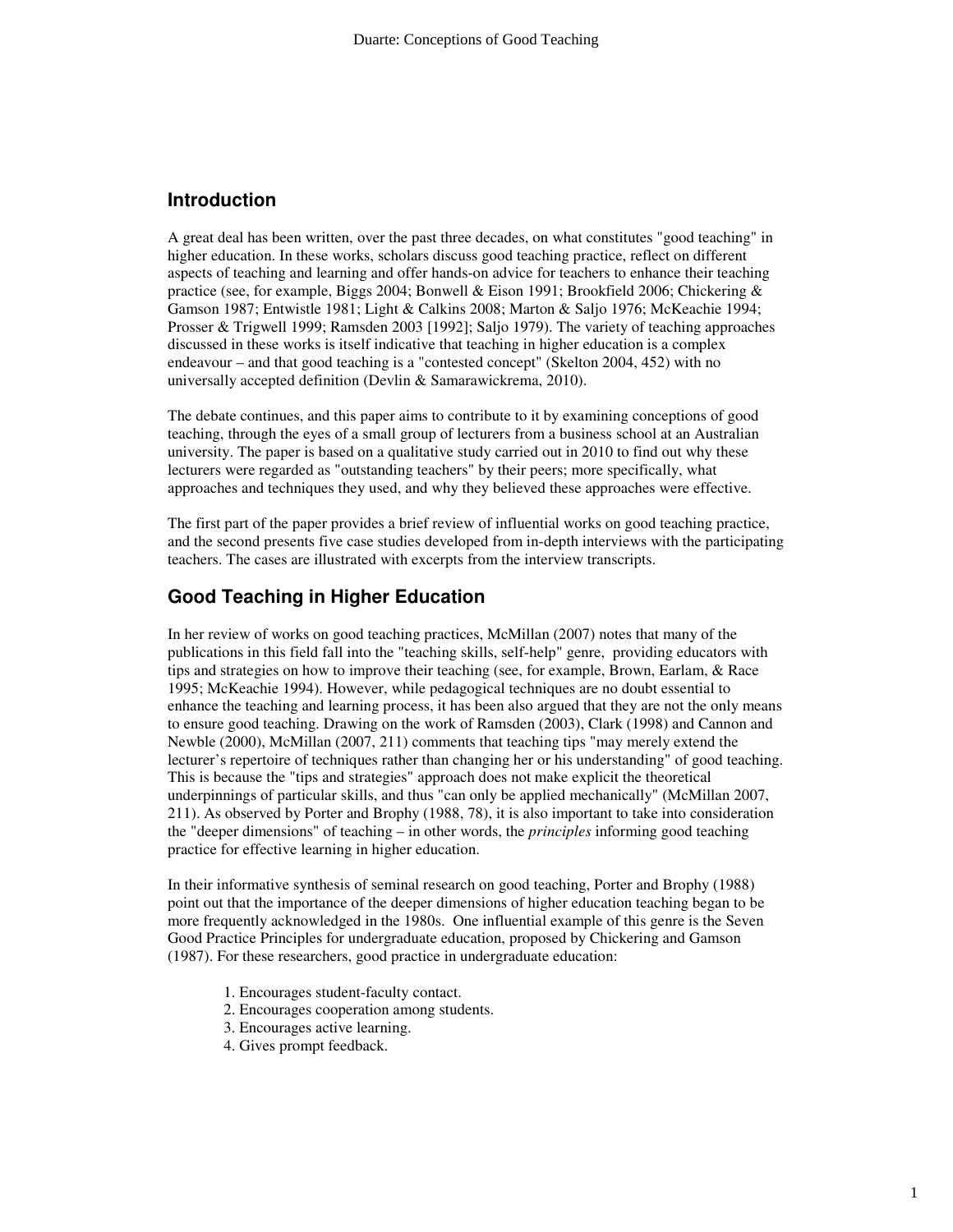- 5. Emphasises time on task.
- 6. Communicates high expectations.
- 7. Respects diverse talents and ways of learning.

Drawing on Chickering and Gamson (1987) and other educationalists who focused on good practice principles, Bonwell and Eison (1991) later popularised the notion of "active learning", a core concept in the constructivist movement (Piaget 1952; von Glasersfeld 1989; Vygotsky 1978, 1986). One of the underlying premises of constructivism is that learning is a dynamic process that engenders the active engagement and participation of the learner. Hence, activities designed to promote active learning should be consistent with this premise (Bonwell  $\&$  Eison 1991). A teacher who embraces constructivist principles makes ample use of experientially based (Kolb 1984), participative techniques such as discussions, problem solving, cooperative learning, debates, drama, role playing, simulation, and peer teaching. These activities share in common the active involvement of the learner.

Constructivist concepts also inform the work of Ramsden, Margetson, Martin and Clark (1995) who, in a study carried out in Australia, found that good teachers:

- are good learners, in that they reflect on their teaching and they continue to engage in professional development activities;
- are enthusiastic about their discipline and convey this to their students;
- are meta-cognitive about their teaching and therefore plan, monitor, evaluate and adapt their teaching in response to their students and the learning context;
- use approaches that promote deep learning and problem-solving strategies;
- use their knowledge to help learners construct their own knowledge and understanding;
- have clearly defined goals, assess student learning appropriately and provide meaningful feedback;
- encourage lifelong independent learning;
- challenge and support their students; and
- are aware and responsive to their students' needs.

Focusing on the learner, Race (2010) has drawn attention more recently to "seven factors underpinning successful learning": ' wanting to learn; needing to learn; learning by doing; learning through feedback; making sense of "things"; explaining, coaching and teaching in small groups; and learning by assessing in small groups. Endorsing the advice of his colleagues, Rice (2010) also draws attention to the quintessential role of motivation in the learning process, recommending experientially based activities to help students make sense of knowledge.

Shifting the focus from teacher to *teaching practice*, Australian researchers Kember and McNaught (2007, 1) have elaborated a model of "good university teaching" based on their interviews with a group of lecturers regarded by their peers as exemplary teachers. Kember and McNaught (2007) propose ten principles of good teaching that take into account, *inter alia*, the importance of motivating students to learn; developing higher-order skills for deep learning; engaging students in learning; and taking into account students' future needs.

Another important recent work contributing to the debate on good teaching is that of Light and Calkins (2008), who tackle the topic from a different angle. Drawing on Prosser and Trigwell's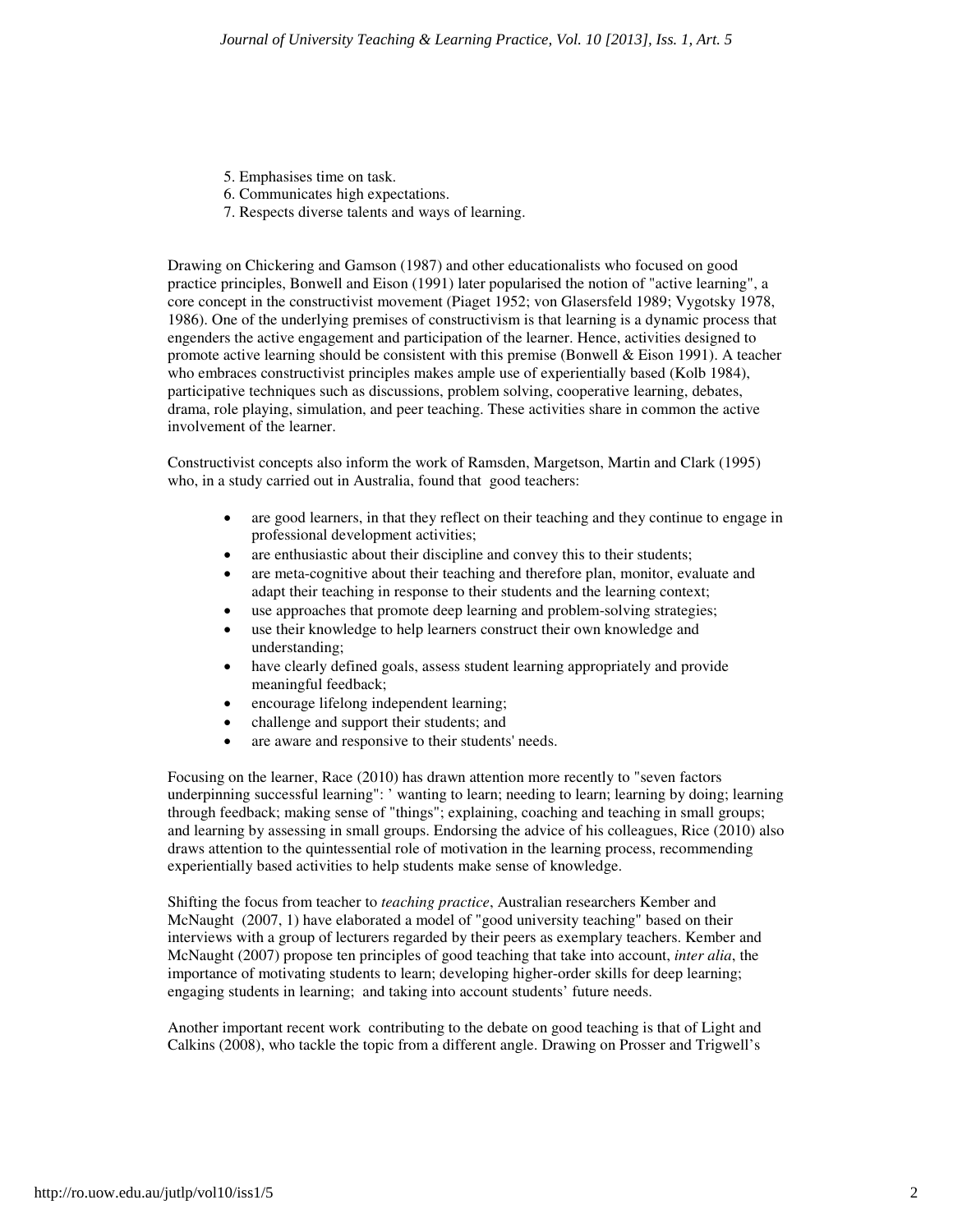(1999) phenomenographic study, they make a distinction between three types of "conceptions of teaching": teacher-focused, student-focused and learning-focused. In contrast to the teacherfocused and student-focused views, which privilege the role of the teacher, the learning-focused conception centres primarily on learners, involving approaches that facilitate their construction of knowledge. Light, Cox and Calkins (2010, 30) note that the learning-focused conception epitomises good teaching, as it helps students to "improve and change their conceptual understanding". In other words, it helps learners to understand that knowledge is socially constructed. Light et al. (2010, 75-76) also draw attention to the importance of sound curriculum design to allow students to develop learning skills and "the ability to transfer what is learnt to new and more complex situations".

To conclude this brief literature review, it is relevant to mention works that examine more specifically teachers' *perceptions* of what constitutes good teaching (this is the approach adopted in the research presented here). For example, in a study on award-winning teachers, Dunkin and Precians (1992) identified four dimensions viewed by the participants as characteristic of effective teaching: teaching as structuring learning*;* teaching as motivating learning; teaching as encouraging activity and independence in learning; and teaching as establishing interpersonal relations. Similarly, in a study on the perceptions of 44 exemplary university teachers from a range of disciplines, Ballantyne, Bain and Packer (1999, 243) used stories recounted by the participants to illustrate how they thought about teaching and learning issues. A set of common "disciplinefocused and student-centred" themes in the participants' responses were identified by these researchers, including: "a love for one's discipline (and the desire to share it with others), valuing students and their perspectives, and making learning possible" (Ballantyne et al. 1999, 22). Subthemes that emerged from the participants' stories included: teacher's enthusiasm; ability to create and maintain students' interest; caring for students; relevance of teaching to students' everyday experience; interaction with students to ensure understanding; and fostering lifelong learning skills (Ballantyne et al. 1999, 244-249).

In summary, the literature reveals a vibrant, ongoing debate on the meaning of good teaching, incorporating different perspectives and frameworks. Works published before the 1980s tended to fall within the "teaching skills" genre, focusing primarily on strategies and tips for teachers. Later, the literature shifted away from prescriptive approaches, towards principles for good teaching practice informed by constructivism. These principles highlighted in particular the notion of active learning.

Drawing on the most prominent themes identified in the literature, it can be inferred that good teaching begins with enthusiasm and passion for teaching, which motivate students to actively engage in learning. Good teaching is learner-focused and helps learners understand that knowledge is socially constructed and dynamic. Moreover, it helps students to shift their conceptual understanding through approaches that promote deep learning – in particular approaches designed to hone skills such as critical thinking, reflection and problem solving, through experientially based, participative activities. Good teaching involves continual reflection on teaching processes and commitment to fostering independent and lifelong learning skills. In more practical terms, good teaching entails commitment to providing constructive feedback to students and a soundly designed, relevant curriculum that aligns learning outcomes with teaching methods and assessments.

As will be seen in the sections below, similar thematic patterns emerged in the stories recounted by the five champion teachers interviewed for the study reported in this paper.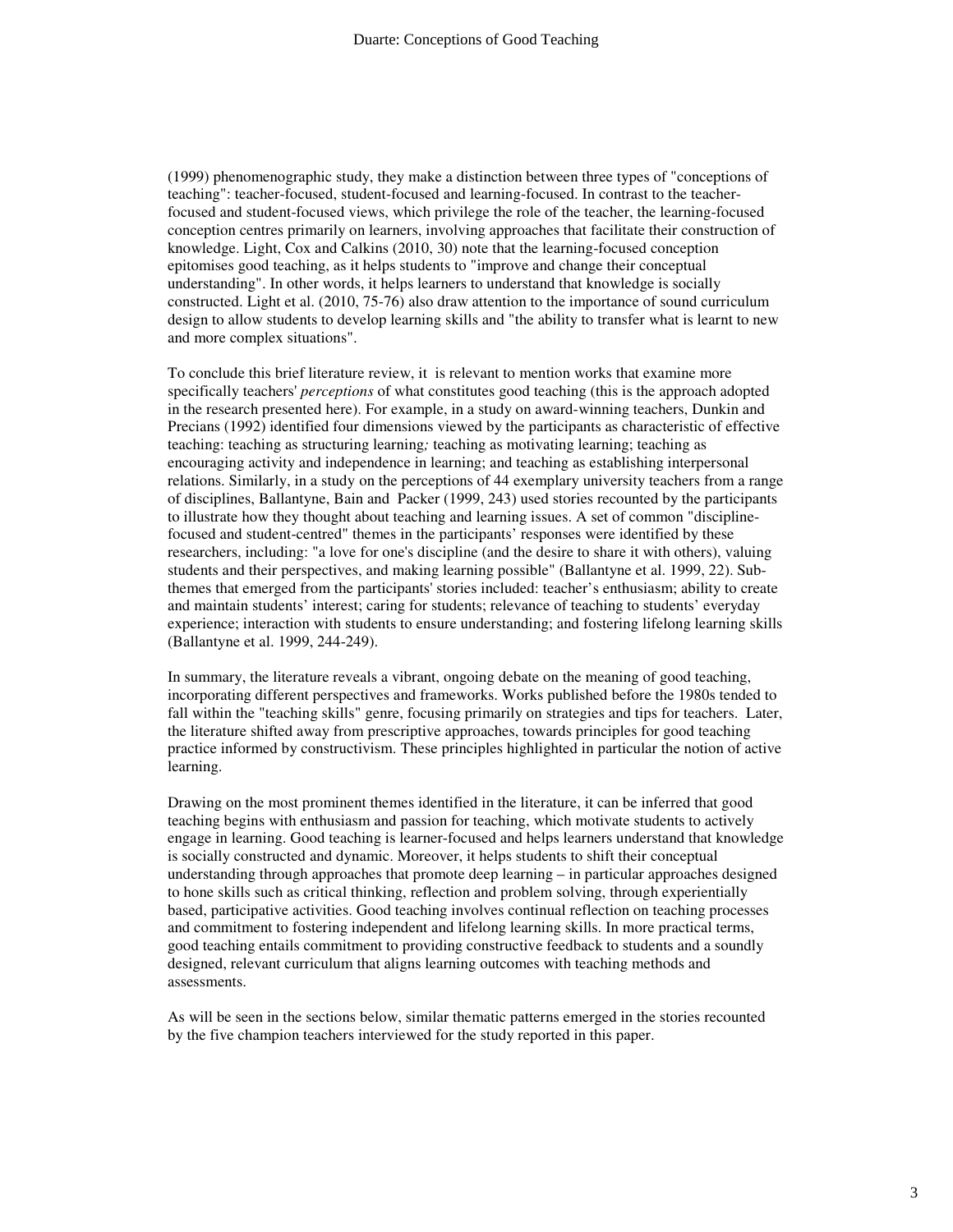# **The Study**

#### **Methodology**

The study presented here had a qualitative design; the rationale for this is that qualitative research yields rich and multi-layered data that can generate "thick descriptions" (Geertz 1973) of the lived experience of the participants. This is ideal for exploring the experience of teaching in higher education as a complex, multi-dimensional and multi-layered endeavour.

Purposive sampling was used in the study: the researcher deliberately targeted a specific population (in this case, "exemplary teachers from an Australian business college") because of its potential to shine light on the phenomenon under investigation. Recruitment of participants was based on two criteria: a) teachers with consistently high scores in formal student evaluation over the past three years, and b) evidence of peer recognition of outstanding teaching. Five participants were selected, with the assistance of Heads of School from four business-related disciplines: economics, management, marketing and law. All participants had been teaching in higher education for more than 10 years, and four of them had received internal and external teaching awards. Two of them had been recipients of the prestigious Teaching Excellence Award from the former Australian Learning and Teaching Council (ALTC).

Case studies were developed for each teacher from the data obtained through semi-structured, face-to-face, in-depth interviews of 50 to 60 minutes. The interviews were treated as *conversations* during which the researcher encouraged the participants to talk freely about what they perceived to be good teaching, based on their own experience as university educators. Here it must be noted that it was not the aim of this study to identify problems or issues hampering good teaching; the focus was what was working well, and why. An interview schedule was used to ensure that a set of essential points were covered in the interview. This schedule highlighted themes such as the participants' disciplinary background, teaching philosophy and approaches, views on what constitutes good teaching and specific techniques they used in class.

The method of analysis in this research project involved both deductive and inductive logic: while the researcher was looking for certain thematic categories, she was also open to emergent themes in the interviews that could to shine light on the phenomenon under investigation. In order to preserve anonymity and confidentiality, the participants are called, for the purpose of this paper, Philip, Amanda, Sebastian, Jade and Jonathan.

#### **Conceptions of Good Teaching**

#### *Philip*

Philip has been teaching in higher education for more than two decades, and shows a strong passion for his disciplinary field. He believes that for students who care about "how the world works", economics should be one of "the most relevant and exciting courses they study". However, he stresses, studying economic theory is not sufficient, nor is it simply recalling on demand large amounts of information. Students should be taught how to apply economics principles to real-world, practical problems. In his own words: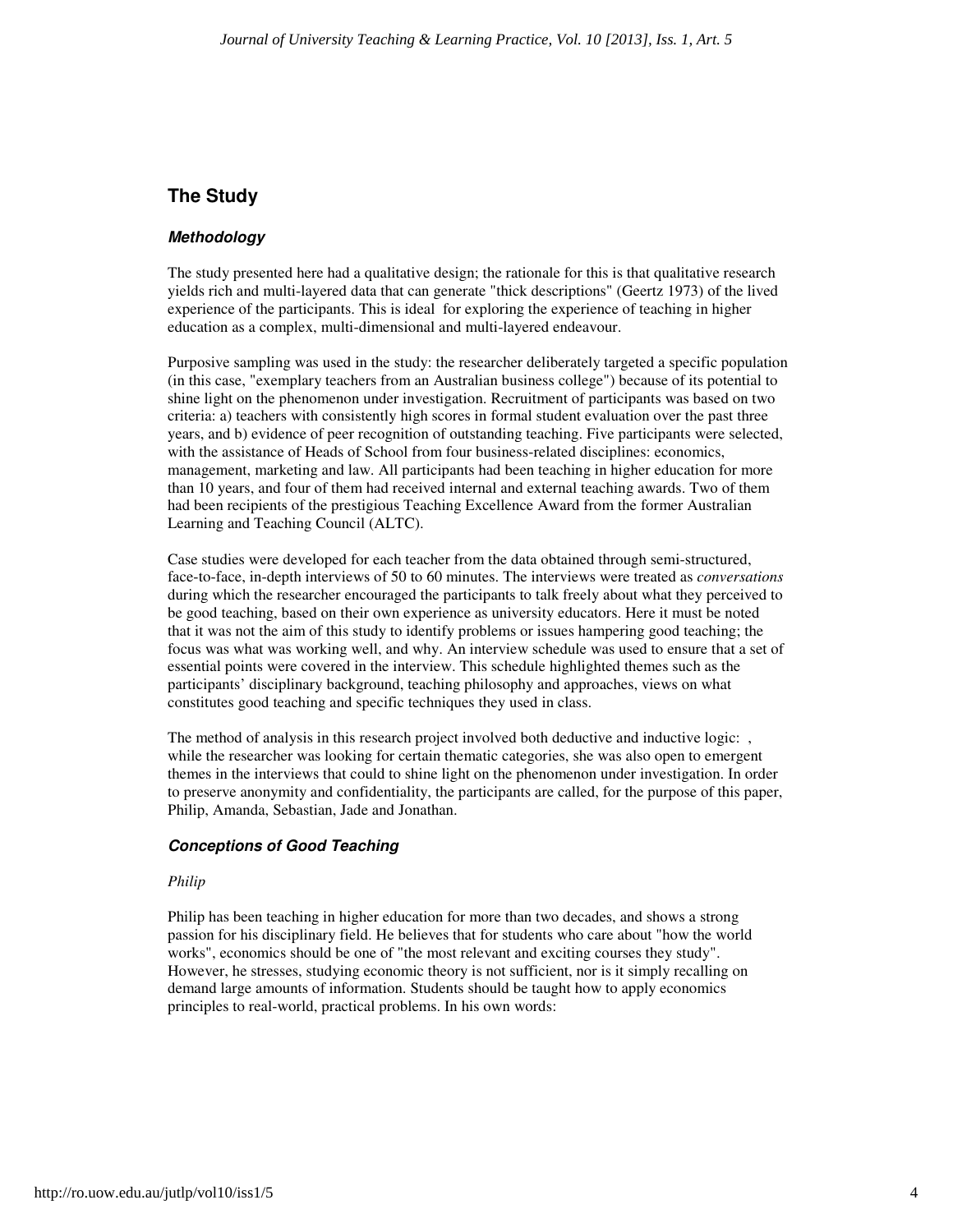[Economics] is often taught in a very turgid, dull, mathematical way; a very technical, abstract way. Students quite rightly wonder about its relevance, its usefulness. So my goal is to change that impression to explain things in simple, easy-to-understand, intuitive ways so that students can see that it is a vitally important discipline.

Philip notes that his teaching is geared towards promoting deep learning, which requires an ability to apply what one has learned in new and different situations; it also requires the ability to analyse, interpret, evaluate and synthesise information. He believes this approach enables students to learn and graduate with the capacity to participate actively and responsibly in a diverse and changing world.

Philip has always regarded teaching as one of his strengths because of his ability "to communicate to large groups in an effective way". In the interview, he talked about what he deems important when teaching a large first-year class (more than 30 students):

If students perceive that you have their interests at heart, if they perceive that you are really enthusiastic about what you're doing, and that you're well prepared and that you could communicate effectively, you can keep them captivated and you can keep the attendances up [...] You have to create a conducive learning environment where students *want* to be there.

 Thus, teaching for Philip is a type of performance that requires a specific set of techniques to capture the attention of "the audience". He offers some hints on how to achieve this, emphasising the role of humour in teaching:

You have to work on your delivery. It can't be a monotone delivery. You can't just read off PowerPoint slides. You have to work on the way you express yourself and vary your pitch and volume. You've got to stop in mid-sentence. You've got to change the way you normally talk so that you attract their attention. You've got to have students continually focusing on what you're saying. You have to have a good sense of humour [...]. You have to have them laughing at various points [giggle].

In dealing with the challenges of teaching large first-year classes, Philip reports that he has always been open to exploring innovative approaches that facilitate improved learning outcomes. One of such approaches is the Peer Assistance Support Scheme (PASS), a program that involves "students teaching students". PASS sessions are led by senior students (PASS Leaders) who have performed outstandingly in the subject in past years, and can therefore help junior students in need of assistance.

Philip is committed to continually providing good teaching, and therefore pays a great deal of attention to how students evaluate his teaching at the end of semester. He is nevertheless aware of the shortcomings of formal evaluation surveys (e.g. ambiguous questions; standardisation that overlooks disciplinary diversity), and supplements these surveys with his own statistical tests. However, Philip points out, the "litmus test" for good teaching occurs some years after students have graduated. "How much will they remember? How much have they absorbed, and are they using in their career now?"

Summing up, Philip's conception of good teaching highlights teacher's enthusiasm, a measure of performativity and commitment to exploring innovative cooperative approaches that make teaching engaging, relevant and enduring. He also draws attention to the importance of students'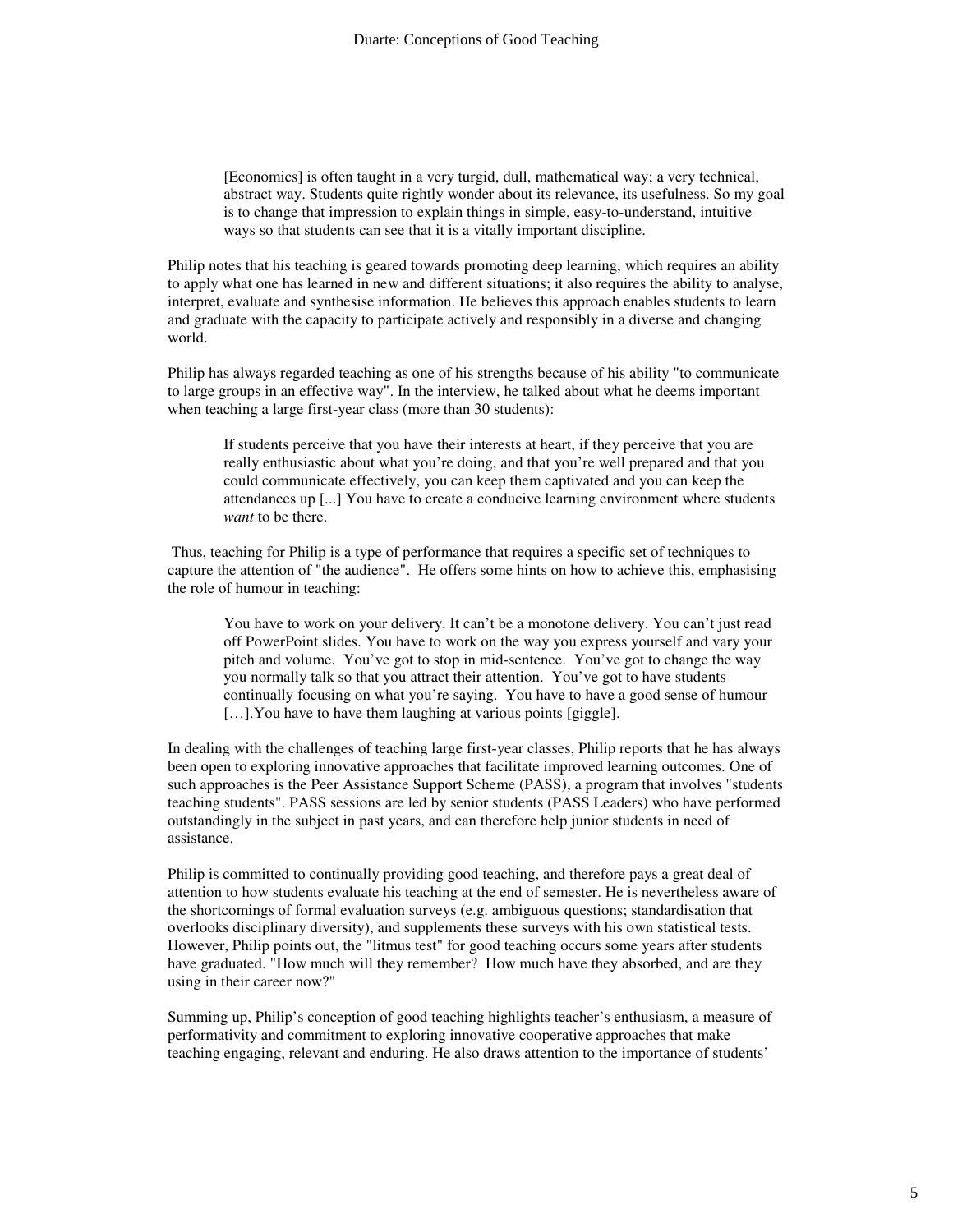evaluation to ascertain what is and isn't working in his teaching.

#### *Amanda*

Amanda's path to academia began in the early 1990s, when she worked as a research officer for a trade union. She regards her activism in the trade union movement as an "engaged training" in industrial issues, which later became her area of teaching. Amanda acknowledges the influence of her own professional trajectory – from union activist to academic – on her teaching philosophy and approach, which emphasise the need for contextualisation. In other words, it is essential that students are encouraged to grasp the socio-political context that informs a given area of inquiry – in her case, industrial relations.

Amanda recounts that in her early days as a university teacher, she focused primarily on content. As she knew a great deal about industrial relations, she felt that her role was to transfer all that knowledge to students. To this end, she endeavoured to resource her students as much as possible through extensive lecture notes and lengthy reading lists. However, as she became better acquainted with the teaching and learning process, Amanda's perspective on good teaching began to shift toward *fostering understanding*, rather than just disseminating content. This shift began to occur when she realised that her students were unaware of the contextual forces shaping industrial relations events. She notes that, for example, students failed to appreciate the political context that shaped collective enterprise agreements, one of the core topics in the unit she taught. Therefore, Amanda felt a need to try a more critical and engaging teaching approach that would enable students to understand the political nature of employment relations. She decided that, rather than focusing on the more scholarly insights of negotiation strategies, it would be more fruitful to *immerse* her students in the process of negotiation, through situating course materials into the broader context of work-related structures and issues. As she puts it, "Contextualising the material and, in a sense, giving it something that was tactile for the students, became the bridging point to any sort of interface with what we may have considered 10 years ago as the starting point."

In her units, Amanda makes materials meaningful through an innovative activity, based on a technique developed by Ray Fells (1995) to teach industrial relations negotiation: students actively engage in online negotiation over a complex issue, trying to reach an agreement with the other party. For Amanda, *experience* is an essentially important dimension of learning:

I wanted this exercise to be experiential for the students to just get in and do it, and understand the frustrations of negotiation, because it can be frustrating. […] It is a time-hungry thing, but they understand the process of negotiation by having to immerse themselves in it.

While good teaching for Amanda is primarily about deep engagement with students, she also acknowledges the importance of practical considerations such as a sound and "interconnected" curriculum design.

In brief, good teaching for Amanda involves making content accessible and meaningful for students through contextualisation, engagement and immersion in experientially based activities. This is enhanced by an integrated curriculum design that encourages learners to establish links between topics and concepts.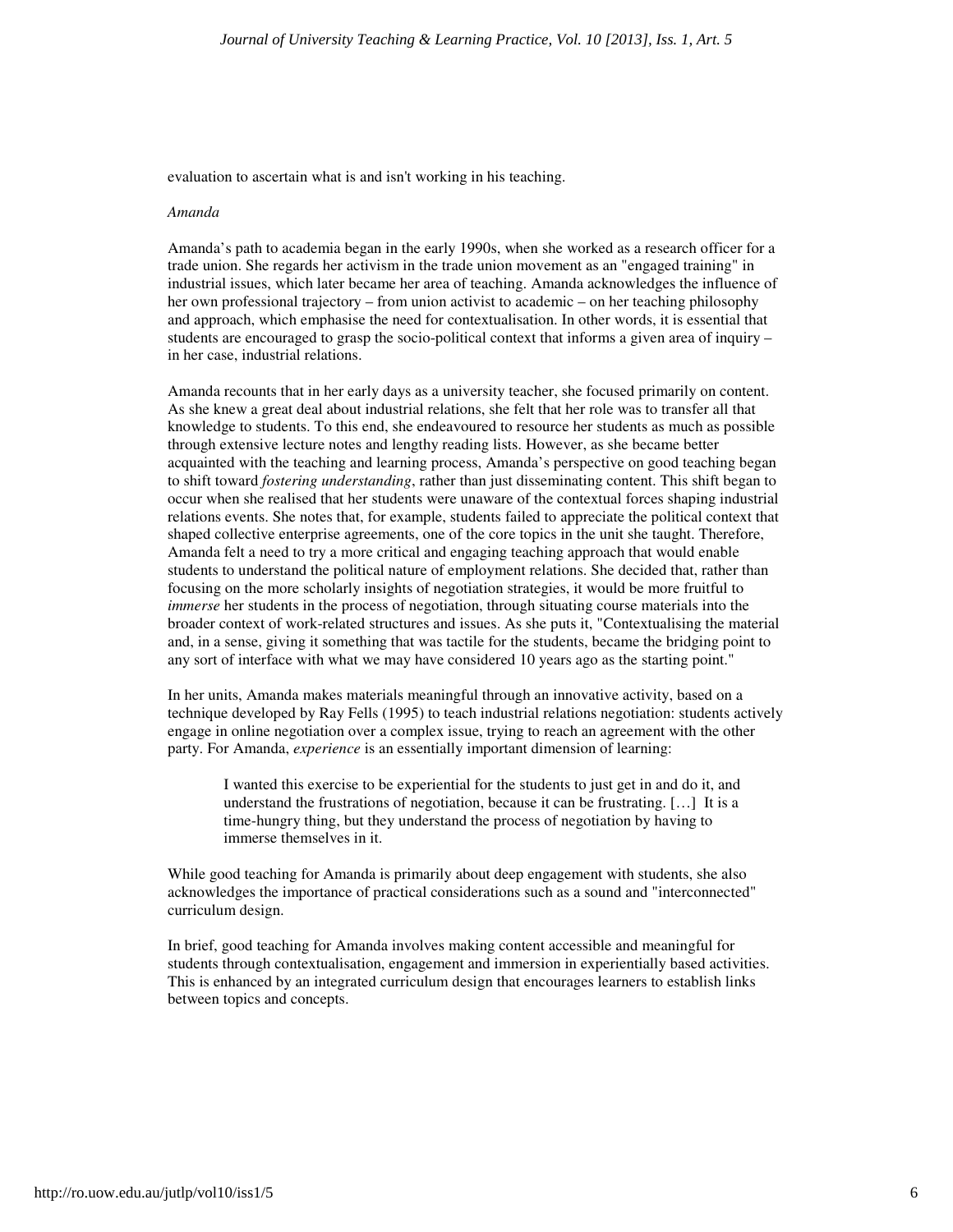#### *Sebastian*

Before joining the higher-education system, Sebastian was an agricultural scientist. His job had an educational dimension, in that he was required to design and deliver special courses and workshops for farmers. One of the lessons Sebastian learnt from this experience is that, in order to be able to communicate knowledge effectively, a teacher must "try to make complex issues understandable". This insight has since become a fundamental principle in his teaching.

Sebastian is "passionate about teaching", and his philosophy is underpinned by the premise that teachers should *inspire* students to learn. For him, teaching is about "trying to make learning fun, engaging the students, and stimulating a hunger and a thirst for learning". Like Philip, Sebastian is attuned to the performative dimensions of teaching, which, he believes, is the element that inspires students to learn. As he puts it:

Each time I get up in front of a class I see teaching as a performance and, you know, I do put a lot of work into preparation and revising. I never run a session with any notes...and I always try to sell the message to the students to try to inspire them, to facilitate their learning.

Sebastian stresses, nevertheless, that performance for him is more than just a visual metaphor for teaching. He facilitates learning through the use of established dramaturgic techniques to engage students in his marketing units. Invoking emotions to enhance learning is paramount to Sebastian's teaching approach, and he accomplishes this through experientially based activities designed to turn the learning process into a "memorable experience". In his own words:

What I do in the classroom – although it might be entertaining or theatrical – is not just being a clown or a performer. In fact, in a lot of the work that I do with the students in improvisational drama, it's the students doing the acting… Through drama I've tried to engage students in terms of their emotions. And I think one of the great virtues of learning through drama is that you do invoke the emotions.

In order to make learning "memorable and relevant" Sebastian goes beyond the conventional "transmission approach" that focuses primarily on content. Consistent with his experientially based approach, Sebastian explains that good teaching transcends the mere transmission of knowledge in the classroom; it must instil in students "the will to learn". From this perspective, the role of the teacher is primarily that of a facilitator who will "motivate students to want to learn; to want to explore and learn for themselves".

He facilitates learning through the use of a technique developed by Dorothy Heathcote (1981, 1985) called "process drama", in which teacher and student work "in and out of role" to explore a given theme or issue. For example, Sebastian regularly uses an "imaging" technique whereby students are required to freeze a pose" derived from a case study. He also uses artefacts such as "funeral homes' bookmarks and those little shampoo bottles that you get in a hotel" to generate "learning conversations"<sup>1</sup> with students.

 1 Based on the ideas of theorists such as Argyris (1977), Asch (1952) and Senge (1990), the notion of *learning conversations* refers to interactions based on trust, openness and respect between the parties. This is believed to optimise learning.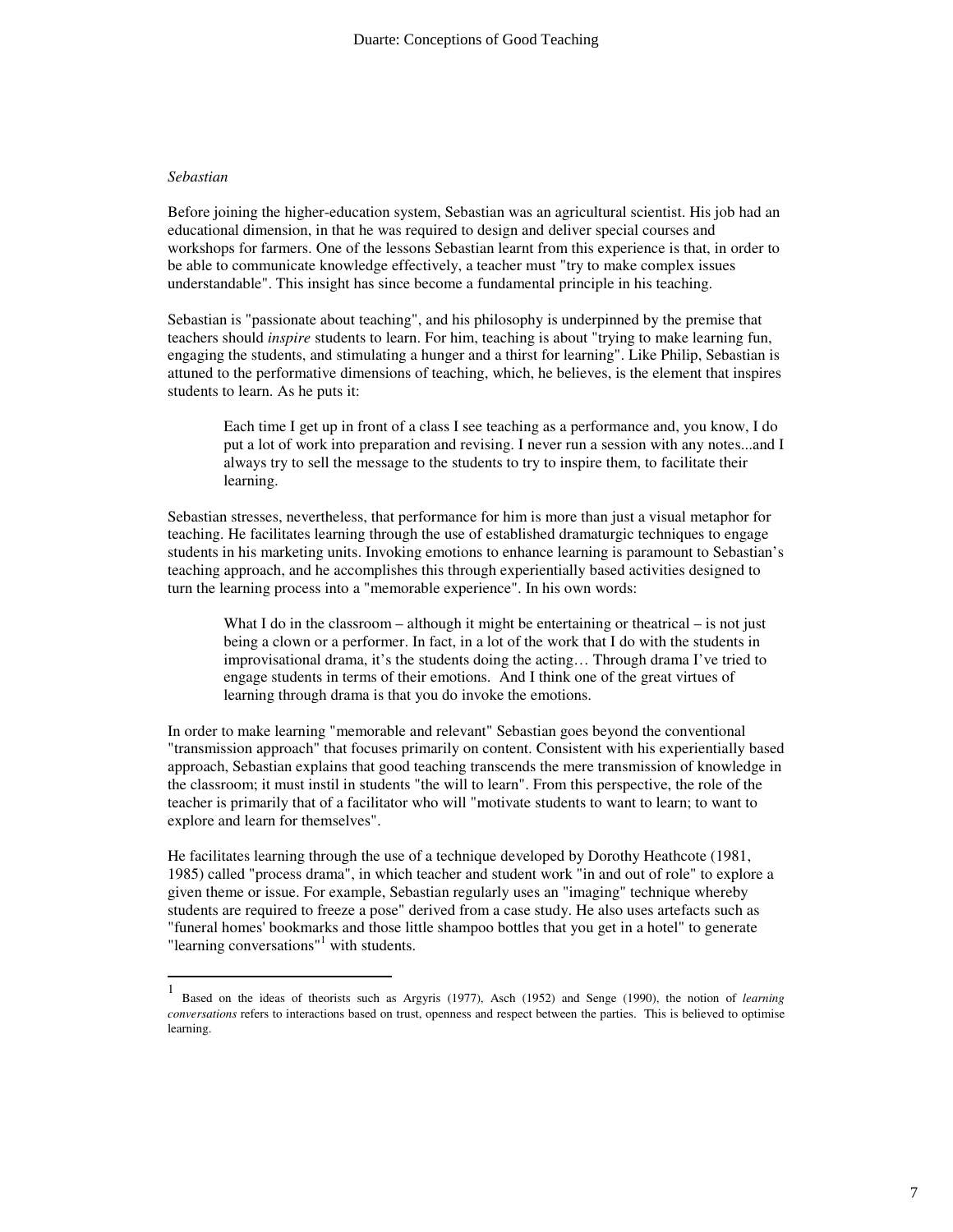Summarising, good teaching for Sebastian is intimately connected with one's ability to inspire students to learn through performative techniques that invoke emotions and make learning "memorable" and lifelong. Like Amanda, Sebastian sees himself as a facilitator of learning who has shifted away from conventional transmission approaches towards constructivist methods that engage students in active, deep learning.

#### *Jade*

Jade has more than 17 years of experience as an educator, and is also a passionate and committed teacher. She sees her educational mission as "making learning relevant" to marketing students. Echoing Amanda and Sebastian, she states: "I love teaching, and I am keen to make all aspects of marketing education accessible and meaningful."

Like the other participants, Jade views herself as a facilitator of learning. She believes teachers do not need to know "everything", but they must be "enablers of learning", and they must appreciate that knowledge can come from multiple sources – including their own students. Hence, good teaching, for Jade, stems from collaboration between teacher and learner; it is a partnership in which they work together to *discover* knowledge. As she puts it:

I try to position myself in the minds of the students and work with them to learn stuff. I think I've got a moral responsibility and a duty of care to help them learn; so it's collaboration. My role is a sort of "leader with wisdom" to help someone else uncover stuff that they need to know.

Jade stresses that she is not a person with "a passion to change the world", but she encourages students to understand that they all have a role to play in the world which they themselves have contributed to create, and this is an "empowering experience". Further reflecting on her teaching philosophy, she states:

I don't have a strong view that this is "right" and this is "wrong" – although I ask students to always think about what's right and try and understand what's right for them.... My role is to help students facilitate themselves, acquiring the knowledge that they could all obtain if they'd had my time and space.... I guess I empower people to learn.

To a considerable extent, Jade's pedagogical approach has been inspired by the team-based learning model proposed by Larry Michaelsen and colleagues (Michaelsen, Watson, Cragin & Fink 1982). Particularly suitable for large classes, this approach entails the extensive use of permanent student work teams, with six to seven members, to accomplish specific learning objectives. Reflecting on her experience with team-based learning, Jade believes that this technique can work more effectively when teachers have high expectations of students. As she puts it, "I expect students to know more, [because] they rise to your expectations."

Resonating with the perspectives of Amanda and Sebastian, Jade believes that experientially based activities are central to good teaching, as they encourage greater engagement in class, and higher levels of reflection. For example, in her first-year marketing class, she starts the semester with a "taste-test" for breakfast cereals in which students are required to taste different types of breakfast cereals and then write reflectively about their taste experience.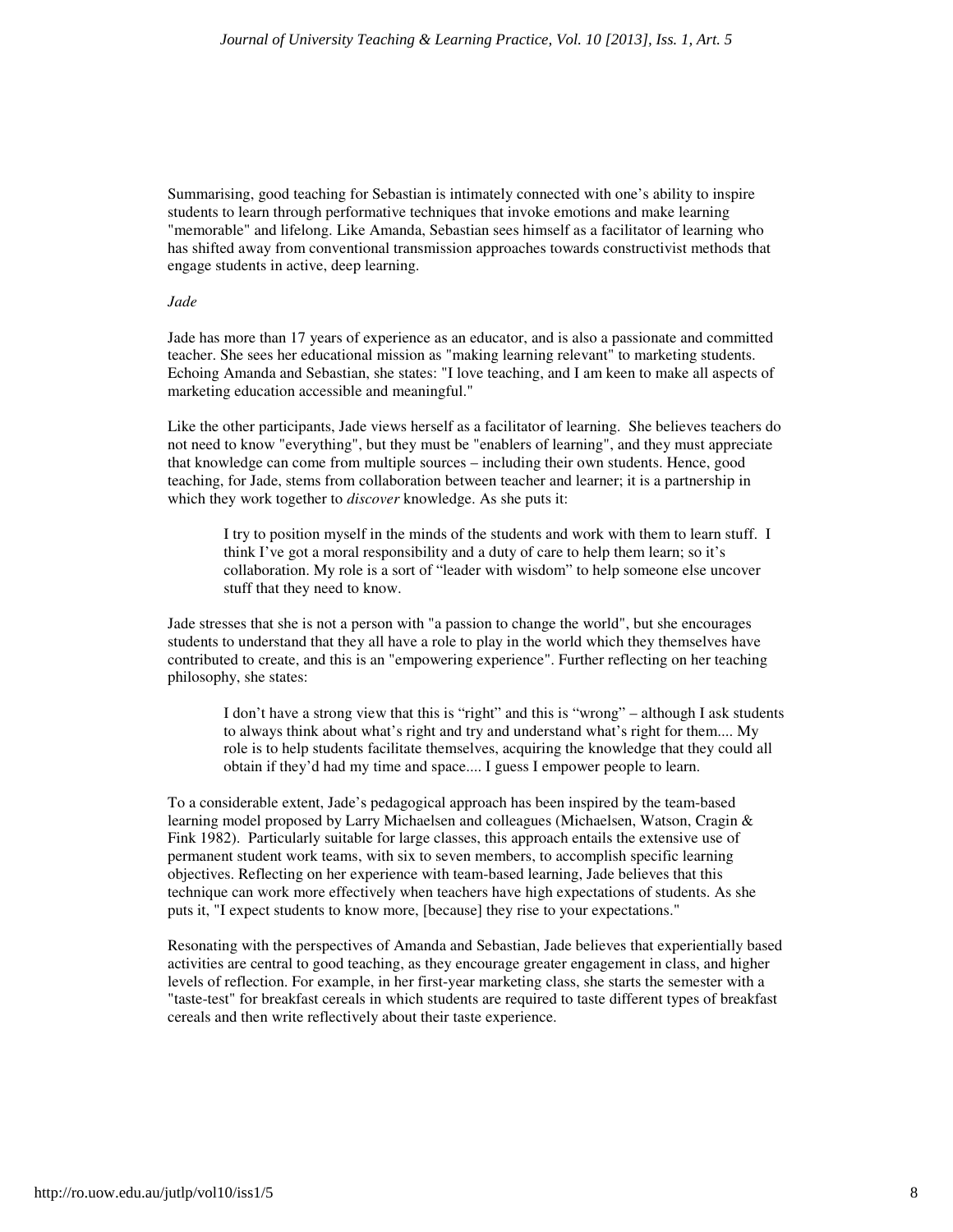Jade tries to make her lectures engaging through the use of innovative techniques. For example, when she teaches mathematics, she asks the class "to say the equation out loud [while] jumping up and down". This is because, in her view, "a lot of early developmental learning is all about doing and feeling and shaping things".

In brief, Jade's conception of good teaching closely resonates with that of Amanda and Sebastian, in that she tries to instil passion for learning in her students, valuing intensive classroom engagement. She sees herself as a facilitator of learning, but has high expectations of her students. She places particular emphasis on empowering them to learn though experientially based activities and collaborative work.

#### *Jonathan*

Jonathan has more than 10 years' experience in teaching law, and likes the idea of continually exploring different pedagogical approaches to improve student learning. As he puts it, "You have to trial a few things and see whether or not they work; what works for you and what works for the students." He mentions storytelling, role playing and service learning as examples of the innovative experientially based techniques that he uses in his teaching.

Perhaps informed by the practices of his own disciplinary field, Jonathan's teaching philosophy highlights the need to foster reflection skills in students, to pave the way for them to become *reflective practitioners* (Schön 1983, 1987). This is accomplished through an engaged learning approach that is, he says, "a two-way street"; that is, "teaching staff need to be reflective as well, not just the students". Jonathan believes that teachers need to continually reflect "on what the students' needs are; on how things are going; on whether some areas are going better than others". For him, it is essential that teachers be an integral part of the engaged-learning process. Echoing Sebastian and Amanda, Jonathan recounts that as his teaching career evolved, he found himself shifting away from the transmission model of teaching towards a more engaged approach based on *active learning* (Bonwell & Eison 1991)*.* 

Jonathan acknowledges the importance of being aware of students' different learning styles, an ability that he acquired as his career developed and he attained a better sense of his role as a teacher. He became particularly aware of different learning styles through teaching two significantly different cohorts – law and accounting students. As he explains:

[Law students] are very much analytical. They're interested in challenging the thought processes, which immediately lends itself to some engagement. In contrast, accounting students tend to be a little bit more "black-and-white" and number-braced. So, I tend to focus a little bit more on the numbers there, rather than the underlying concepts which come from, say, legislation and cases, which is what the law students are very much interested in.

Jonathan is particularly fond of storytelling as an experientially based teaching tool that he adapts to the specific needs of his two cohorts. He explains that while storytelling is not commonly used in law, it can be useful to foster a deeper understanding of legal cases. Using materials publicly available on the internet, Jonathan asks his students to read legal cases as "stories" and try to identify the theoretical principles underpinning these narratives; "what the judge is trying to convey in a given judgement". Taking into consideration the different learning styles and needs of his accounting students, Jonathan uses a modified version of the storytelling approach for them. He asks his accounting students to produce reflective journals with their own analyses of the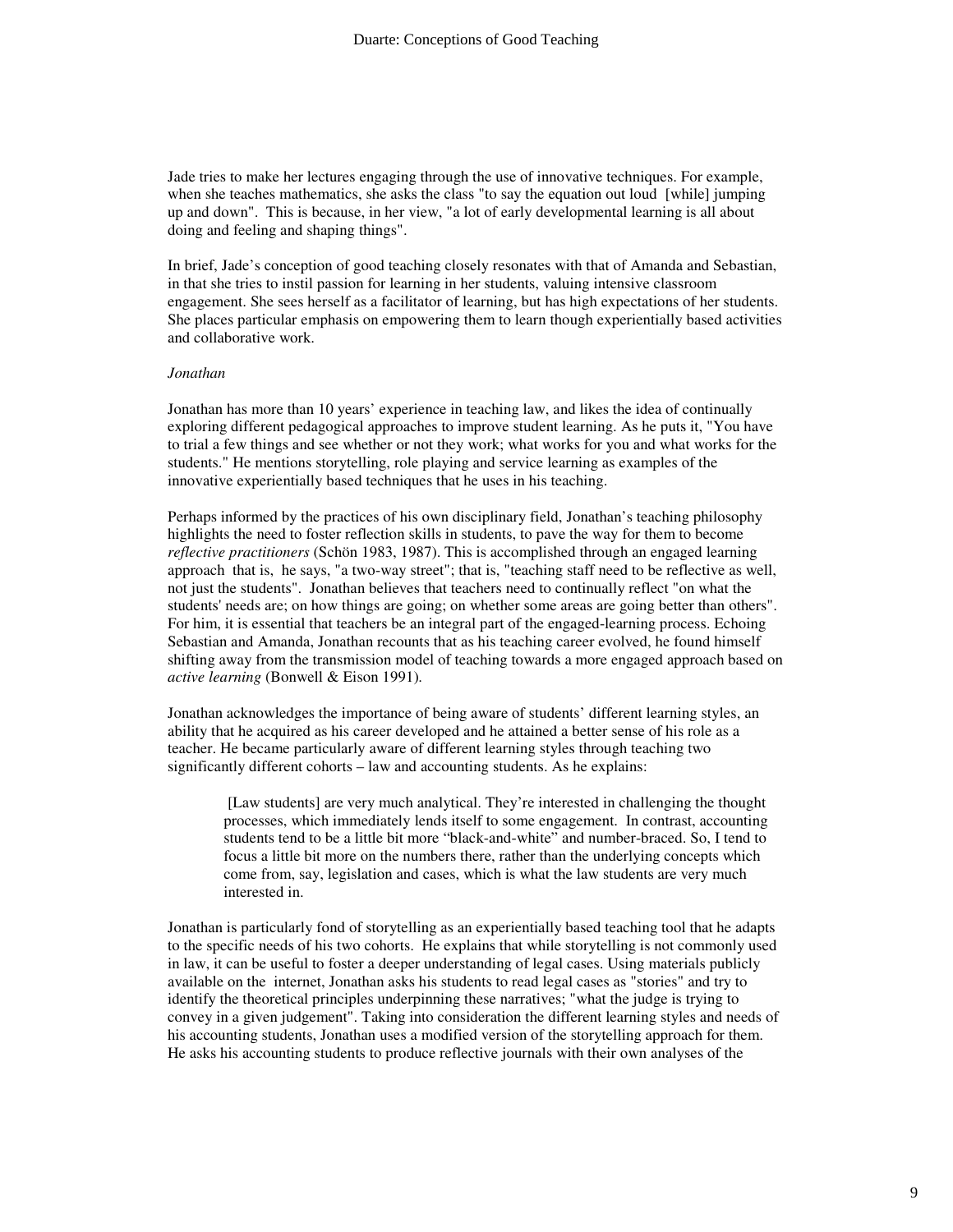stories told by participants in a tax-assistance legal-aid program, also publicly available on the internet.

For Jonathan, the effectiveness of one's teaching is not reflected merely in pass rates, but in the levels of student retention – "the students' desire to remain in a given class". In his view, this comes from their reflection on "the value of what they have learnt".

Summing up, Jonathan shares in common with Amanda, Sebastian and Jade his belief in the importance of engagement between teacher and students to promote active, independent, life-long learning. He also recognises the value of regular reflection to foster learners' commitment to reflective practice in future professional life. Regular reflection, in his view, is something that educators also need to engage in to enhance their teaching practice.

# **Discussion**

The above case studies reveal a set of themes that closely resonate with the list of attributes characteristic of good teaching that were identified at the end of the literature review: the critical role of teacher's enthusiasm to motivate students to learn (Ballantyne et al. 1999; Kember & McNaught 2007; Race 2001; Ramsden 2003 [1992]); commitment to pedagogical approaches that promote engagement and deep learning (Kember & McNaught 2007; Ramsden 2003 [1992]); the use of experientially based activities to make learning meaningful and relevant (Kolb 1984); and the importance of a soundly designed, logically connected curriculum (Light et al. 2010).

In general, the participants' responses focused on themes related to teaching philosophy and approaches, with only two lecturers acknowledging the more practical aspects of good teaching (i.e., Amanda alluded to the importance of a sound curriculum design; Philip stressed the need for ongoing evaluation of one's teaching). None of the participants mentioned instructors' *feedback* on assessment as a learning tool, which has been increasingly recognised over the past few years as an integral element of good teaching (see, for example, Budge & Gopal 2009; Carless 2006; Ferguson 2011; Hounsell, McCune, Hounsell & Litjens 2008; Huxham 2007; Poulos & Mahony 2008; Rowe & Wood 2008; Sadler 2010; Weaver 2006). It is widely agreed in the literature that constructive and timely feedback enhances learning, as it makes students aware of their strengths and weaknesses, and produces advice on how they can improve their performance.

The importance of motivating students to learn was a central theme in the interviews. Philip, Jade and Sebastian drew attention to the performative dimensions of teaching as a means to instil in students the "will to learn" – what Race (2010, p20) terms "intrinsic motivation". Experientially based activities were highly commended by the participants as an effective way to engage students in active learning. The need to stimulate "extrinsic motivation" (Race 2010), that is, motivation arising from external sources, was also recognised in the study. For example, Philip and Jonathan highlighted the value of regularly refreshing the curriculum through the introduction of innovative approaches and techniques (e.g., PASS and storytelling). Teaching innovations create and sustain the "need to learn" (Race 2010).

The affective dimension of the learning process is another noteworthy theme that emerged in the interview with Sebastian. For him, good teaching is associated with one's ability to inspire students to learn through invoking emotions, which he accomplishes through the use of dramaturgical techniques. In Sebastian's opinion, this is what makes learning "memorable" and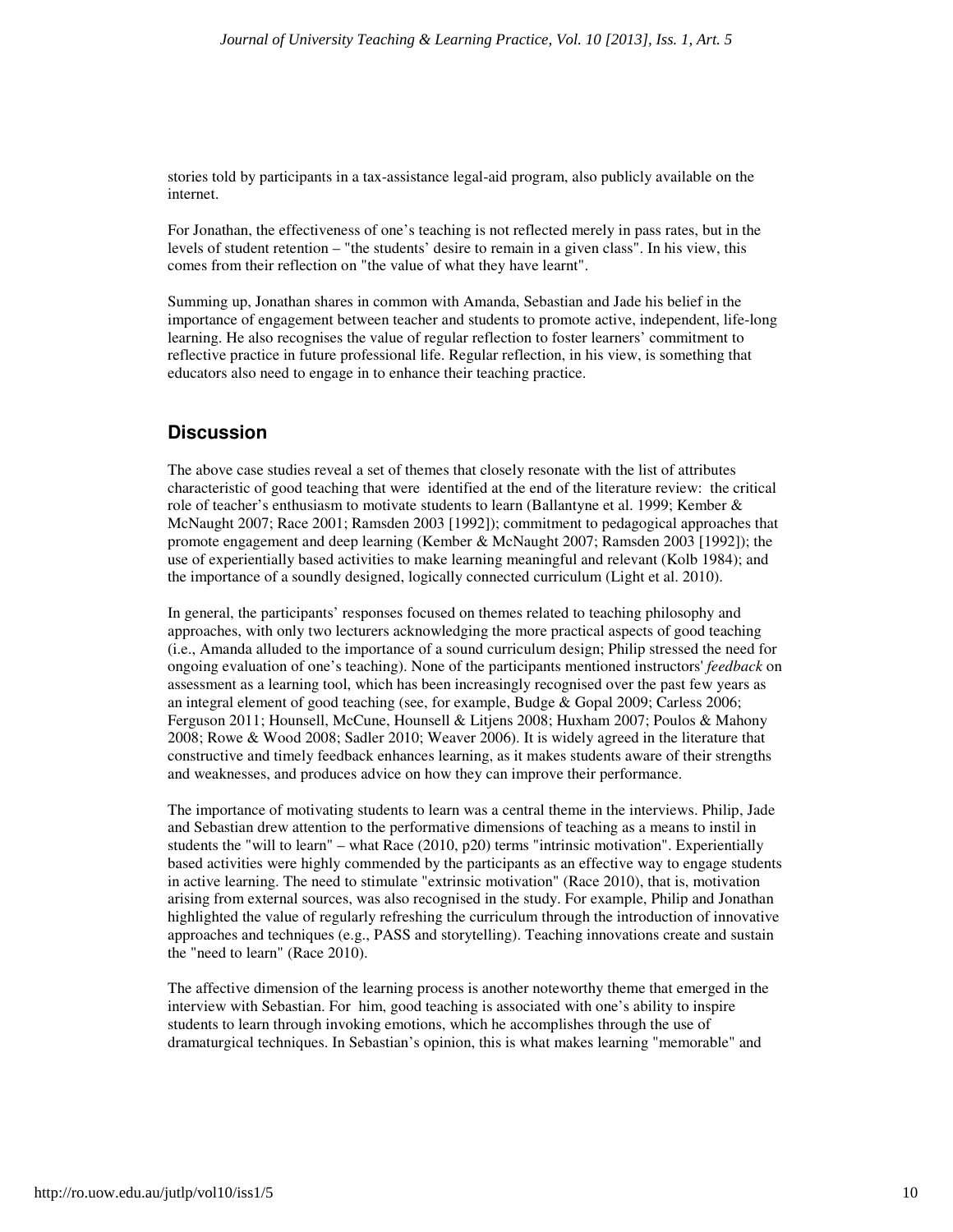lifelong. His views resonate with those of Dirkx (2001, p70), who emphasises the importance of invoking emotions in teaching to help learners "locate and construct through images", thereby creating "deep meaning". While this theme was not prominent in the early works on good teaching practice, it has been receiving growing recognition in recent years (see. for example, Brookfield 2006; Meyer & Land 2003). As Brookfield (2006, p95) commented, "it is no exaggeration to say that if classrooms are experienced as emotion-free zones of practice, then something essential to the process of learning and teaching is missing."

Both Philip and Jade emphasised the benefits of collaborative, team-based learning techniques, which, as noted in the literature review, was one of Chickering and Gamson's (1987) Seven Principles of Good Teaching. Collaborative learning is part of good teaching, as it enables students to recognise that they, too, possess knowledge that they can share with their peers. As Jade put it, this can be an "empowering experience" to learners.

The need to acknowledge different learning styles was highlighted by Jonathan, who echoing Kolb (1981), noted that different disciplines engender different learning styles. Good teaching, for him, involves the teacher's commitment to designing appropriate activities to suit the needs of students from different disciplinary backgrounds – in his experience, law and accounting. Jonathan also mentioned the need for the teacher's continual reflection on their teaching as an important element of good teaching. As seen earlier, this was the first item on Ramsden et al.'s (1995) list of good teaching characteristics.

From a more critical perspective, perhaps influenced by her disciplinary field (industrial relations), Amanda views good teaching in terms of enabling learners to contextualise knowledge. In her units, she encourages students to establish connections between macro and micro contexts or, as C. Wright Mills (1973) would have it, to use their "sociological imagination" to grasp the link between personal experience and broader socio-economic and political contexts. Fostering the development of reflection and critical thinking skills is one of Amanda's core learning outcomes.

In summary, the findings indicate that, from the perspective of a small group of business lecturers, good teaching engenders the ability to motivate students to learn – intrinsically and extrinsically – through experientially based activities and regular teaching innovations; it is associated with the teacher's ability to invoke emotions in order to create deep meaning; it involves collaboration between teacher and students, and also among students; it requires awareness of different learning styles; it endeavours to foster higher-order skills such as reflection and critical thinking; and it entails the need for continual reflection on one's own teaching.

# **Conclusion**

Based on a qualitative study involving a group of champion teachers from an Australian business school, this paper explored their conceptions of what constitutes "good teaching". The participants' stories revealed a host of themes that closely resonate with attributes of good teaching identified in the seminal works in the field.

The main conclusion to draw from the findings is that all five lecturers have been influenced, in various degrees, by the constructivist school of thought. This is reflected in the fact that they consciously decided to move away from the conventional dissemination model that, in the words of Pratt and Collins (2001), emphasises "mastery of the subject matter or content". The influence of constructivism was also observed in the participants' views on teaching and learning as a fluid,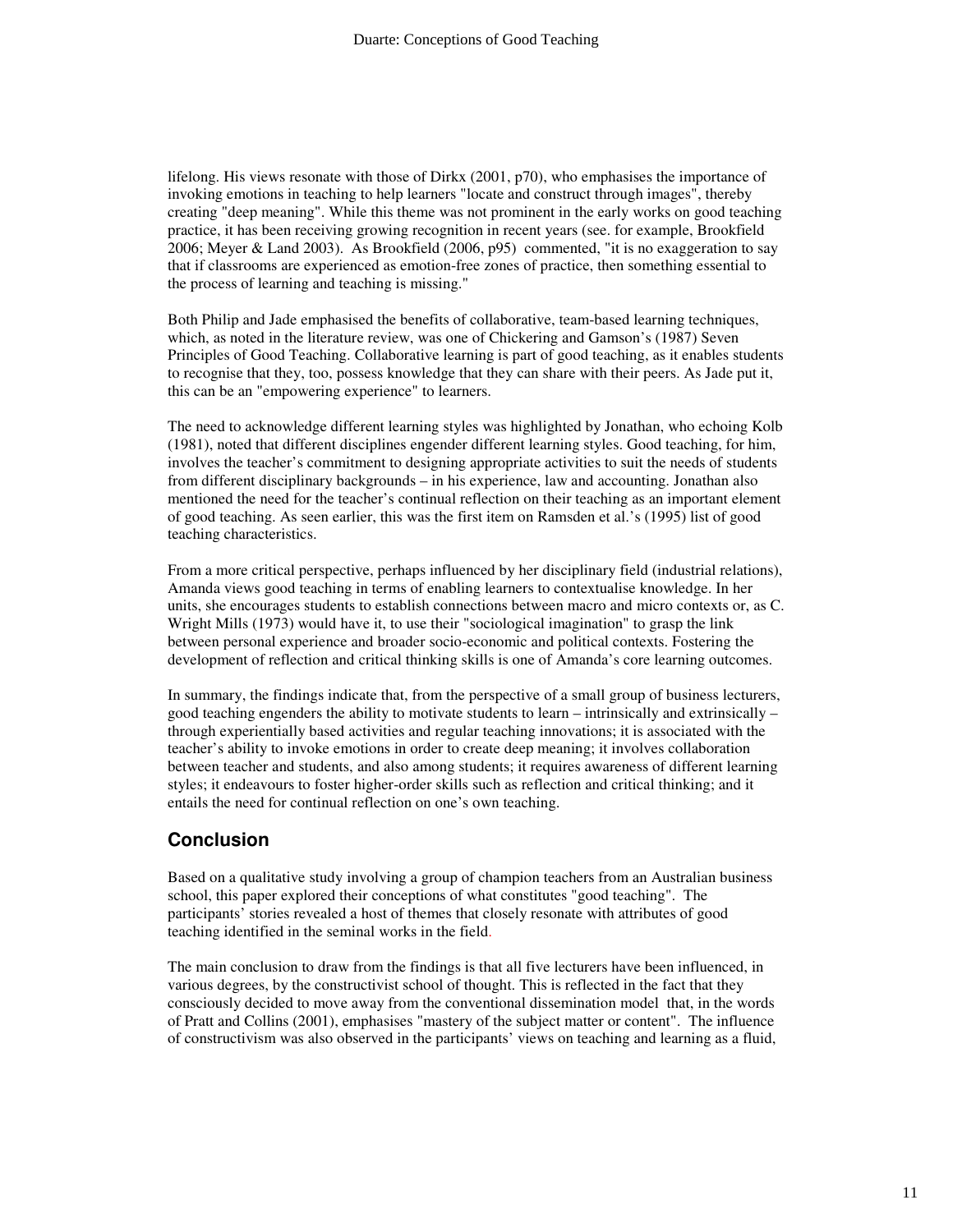dynamic and experientially based process; their emphasis on deep learning, and on the importance of collaborative relationships between teacher and learner and among learners. The paper contributes to knowledge by providing concrete, real-life examples of good teaching practice in contemporary times. The stories and teaching hints that emerged from the data are valuable resources for higher-education teachers, in particular those beginning their careers who are likely to benefit from the insightful reflections of experienced and successful teachers.

It is important to acknowledge, nevertheless, the limitations of the study. The first is the small size of the sample. A larger group of lecturers – perhaps involving individuals outside the "champions" category – would have generated richer data, not only with a greater variety of views and themes, but also with the opportunity for comparative analysis between the different groups. The second limitation is the exclusive focus on the teachers' perspectives − which is only one side of the story. Scope exists for a more comprehensive study including interviews with students to explore their views on what good teaching is. The third limitation is the single focus of the research on *business* teachers. While it can be argued that the participants' conceptions of good teaching are not necessarily discipline-specific, and can be applied to other disciplinary fields, it would be interesting to investigate more systematically whether there are cross-disciplinary differences in conceptions of good teaching practice. The fourth limitation is the focus of the research solely on the positive aspects of the participants' teaching experience, which has prevented a more critical analysis of factors that may hinder "good teaching". Indeed, a more critical approach would acknowledge, for example, the negative impacts of contextual forces beyond the control of individuals on their teaching practice. Shrinking government funding and relentless managerial reforms introduced over the past two decades in Australia and other countries have forced university lecturers to "make do with less", manage increasingly larger classes and cope with everexpanding administrative workloads. It has been noted in the literature that teachers have had their creativity hindered by centrally designed, standardised unit outlines and learning guides, implemented not to enhance teaching, but for the convenience of administrative staff (see Saunders 2010; Szekeres 2006). There is thus scope for research that will situate conceptions of good teaching within the context of the "corporate university" (Blass 2005; Faber 2003; Giroux 2009; Marginson & Considine 2000; Miscamble 2006), more realistically acknowledging the prevailing tensions between good teaching practice and the imperatives of the economic system.

### **References**

Argyris, C. (1977). Learning and teaching: A theory of action perspective. *Journal of Management Education* 21(1), 9-27.

Ballantyne, R., Bain, J. & Packer, J. (1999). Researching university teaching in Australia: Themes and issues in academics' reflections. *Studies in Higher Education* 24(2), 237-257.

Biggs, J. (2004). *Teaching for Quality Learning at University: What the Student Does* (4<sup>th</sup> edn.) Open University Press, Berkshire.

Blass, E. (2005). The rise and rise of the corporate university. *Journal of European Industrial Training* 29(1), 58-74.

Bonwell, C. & Eison, J. (1991). Active Learning: Creating Excitement in the Classroom. *AEHE-ERIC Higher Education Report No. 1*, Jossey-Bass, Washington DC.

Brookfield, S. D. (2006). *The Skillful Teacher: On Technique, Trust, and Responsiveness in the Classroom* (2nd edn.), Jossey-Bass, San Francisco, CA.

Brown, S., Earlam, C. & Race, P. (1995). *500 Tips for Teachers*, Kogan Page, London.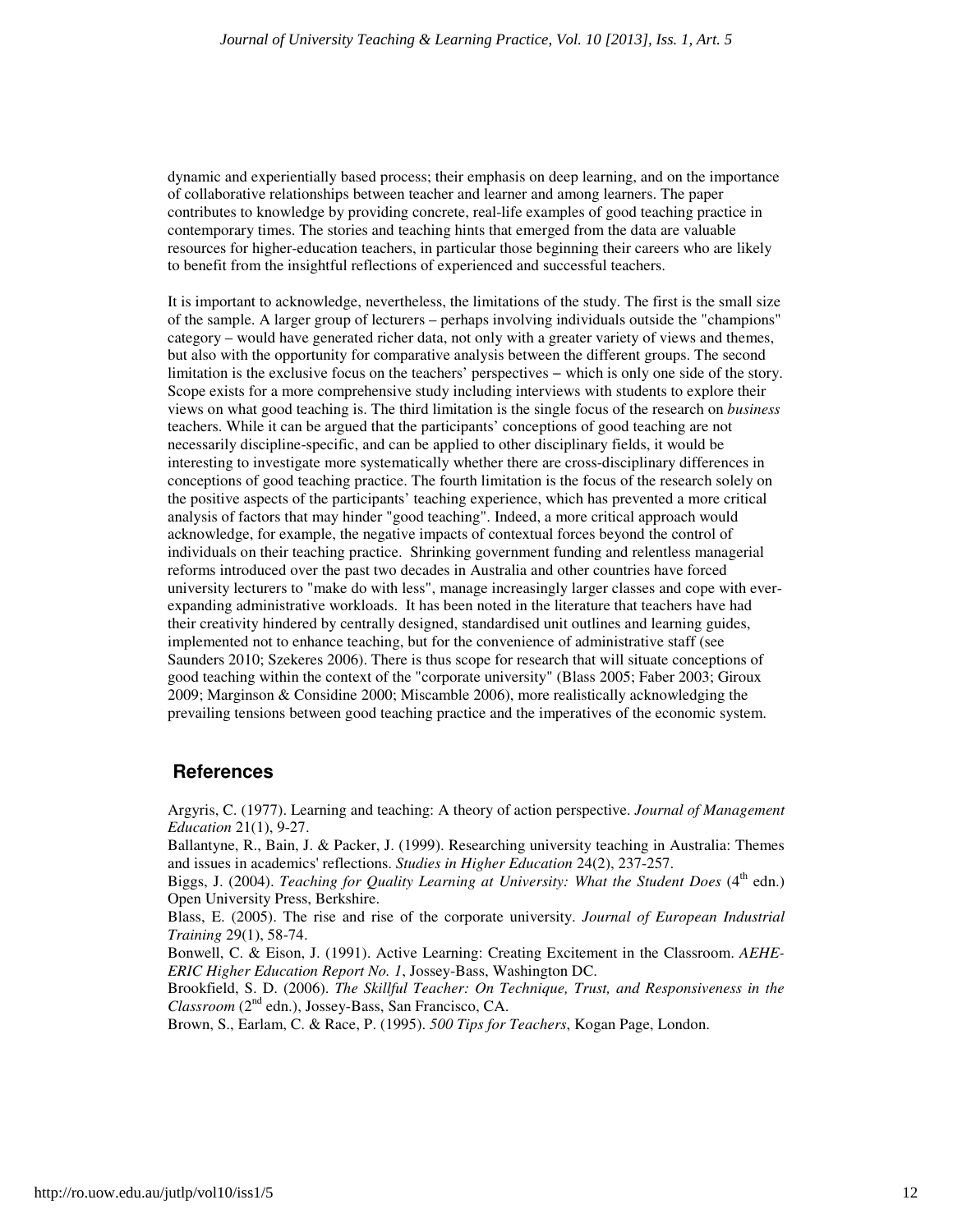Budge, K. & Gopal, S. (2009). Feedback: Working from the student perspective. Paper presented at the ATN Assessment Conference: Assessment in different dimensions, RMIT University, Melbourne.

Cannon, R. & Newble, D. (2000). *A Handbook for Teachers in Universities and Colleges*, Kogan Page, London.

Carless, D. (2006). Differing perceptions in the feedback process. *Studies in Higher Education,* 3(2), 219-233.

Chickering, A. W. & Gamson, Z. F. (1987). Seven principles for good practice in undegraduate education. The Winespread Journal 9(2). Accessed 2 March. 2012 from Wingspread Journal 9(2). Accessed 2 March, 2012 from http://www.uis.edu/liberalstudies/students/documents/sevenprinciples.pdf.

Clark, S. (1998). *Tutor development. Finding a language for teaching: Access to success*, UCT Press, Cape Town.

Devlin, M. & Samarawickrema, G. (2010). The criteria of effective teaching in a changing higher education context. *Higher education Research and Development* 20(2), 111-124.

Dirkx, J. M. (2001). The power of feelings: Emotion, imagination, and the construction of meaning in adult learning. *New Directions For Adult And Continuing Education* 89(Spring), 63- 72.

Dunkin, M. J. & Precians, R. P. (1992). Award-winning teachers' concepts of teaching. *Higher Education* 24, 483-502.

Entwistle, N. (1981). *Styles of Learning and Teachin: An integrated Outline of Educational Psychology for students, Teachers And Lecturers*, John Wiley, Chichester.

Faber, B. (2003). Creating rhetorical stability in corporate university discourse, technologies and change. *Written Communication* 20(4), 391-425.

Fells, R. (1995) Enterprise bargaining and the process of negotiation: A case study. *The Journal of Industrial Relations* 37(2), 218-235.

Ferguson, P. (2011). Student perceptions of quality feedback in teacher education. *Assessment & Evaluation in Higher Education* 36(1), 55-62.

Geertz, C. (1973). Thick description: toward an interpretive theory of culture. *The Interpretation of Cultures: Selected Essays* (pp. 3-30), Basic Books, New York.

Giroux, H. A. (2009). Democracy's Nemesis: The Rise of the Corporate University. *Cultural Studies and Critical Methodologies* 9(5), 669-695.

Heathcote, D. (1981). Drama as education. In McCaslin, N. (ed.), *Children and Drama* (2nd edn., pp78-90), Longman, New York.

Heathcote, D. (1985). A drama of learning: Mantle of the expert. *Theory Into Practice (special Issue: Educating through Drama)* 24(3), 173-180.

Hounsell, D., McCune, V., Hounsell, J. & Litjens, J. (2008). The quality of guidance and feedback to students. *Higher Education Research & Development* 27(1), 55-67.

Huxham, M. (2007). Fast and effective feedback: Are model answers the answer?. *Assessment & Evaluation in Higher Education,* 32(6), 601-611.

Kember, D. & McNaught, C. (2007). *Enhancing University Teaching: Lessons from Research into Award Winning Teachers*, Routledge, London.

Kolb, D. (1981). Learning styles and disciplinary differences. In Chickering, A. W. & Associates (eds.), *Responding to the New Realities of Diverse Students and a Changing Society* (pp. 232-255), Jossey-Bass Inc., San Francisco.

Kolb, D. (1984). *Experiential Learning: Experience as the Source of Learning and Development*, Englewood Cliffs, Prentice Hall, NJ.

Light, G. & Calkins, S. (2008). The experience of faculty development: Patterns of variations in conceptions of teaching. *International Journal for Academic Development,* 13, 24-70.

Light, G., Cox, R. & Calkins, S. (2010). *Learning & Teaching in Higher Education: the Reflective Professional*, Sage, London.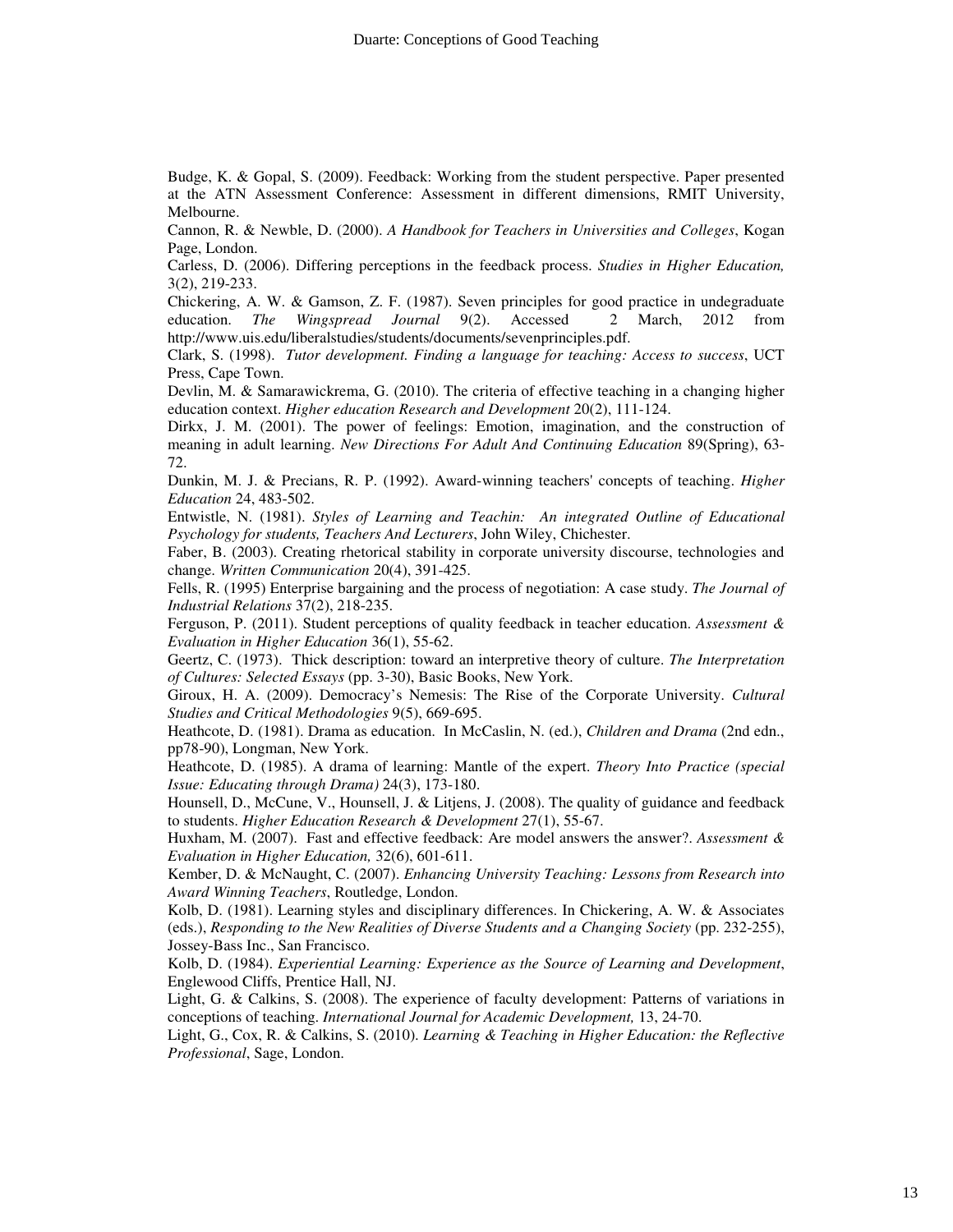Marginson, S. & Considine, M. (2000). *The Enterprise University: Power, Governance and Reinvention in Australia*, Cambridge University Press, Cambridge.

Marton, F. & Saljo, R. (1976). On Qualitative Differences in Learning – 1: Outcome and Process. *British Journal of Educational Psychology,* 46, 4-11.

McKeachie, W. J. (ed.) (1994). *Teaching Tips:Strategies, Research and Theory for College and University Teachers* (9th edn.), Wadsworth Publishing, Lexington, MA.

McMillan, W. J. (2007). "Then you get a teacher" - Guidelines for excellence in teaching. *Medical Teacher,* 29, 209-218.

Meyer, J. H. F. & Land, R. (2003). Threshold concepts and troublesome knowledge (1): linkages to ways of thinking and practising within the disciplines. In Rust, C. (ed.), *Improving Student Learning. Improving Student Learning Theory and Practice* ― *10 Years On* (pp. 412-424), OCSLD, Oxford.

Michaelsen, L. K., Watson, W. E., Cragin, J. P. & Fink, L. D. (1982). Team-based learning: A potential solution to the problems of large classes. *Exchange: The Organizational Behavior Teaching Journal,* 7(4), 18-33).

Mills, C. W. (1973). *The Sociological Imagination,* Penguin, London.

Miscamble, W. (2006). 'The Corporate University: A Catholic response', *America* (July 31-August 7), Accessed 2.4.2012, http://www.americamagazine.org/content/article.cfm?article\_id=4891

Piaget, J. (1952). *The Origins of Intelligence in Children*, International Universities Press, New York.

Porter, A. C. & Brophy, J. (1988). 'Synthesis of research on good teaching: Insights from the work of the Institute for research on teaching', *Educational Leadership, May*, pp74-85.

Poulos, A. & Mahony, M. J. (2008). 'The effectiveness of feedback: The students' perspective'. *Assessment & Evaluation in Higher Education,* vol. *33*, no. 2, pp143-154.

Pratt, D. & Collins, J. B. (2001). 'Teaching Perspectives Inventory, Accessed 6.12.2010, http://www.teachingperspectives.com/html/tpi\_frames.htm

Prosser, M. & Trigwell, K. (1999). *Understanding Learning and Teaching: The Experience in Higher Education,* Open University Press, Buckingham.

Race, P. (2001). *The Lecturer's Toolkit: A Practical Guide to Learning, Teaching and Assessment* (2nd edn.), Kogan Page, London.

Race, P. (2010). *Making Learning Happen: A Guide for Post-Compulsory Education*, Sage. London.

Ramsden, P. (2003 [1992]). *Learning to Teach in Higher Education* (2 ed.), Routledge-Falmer, London.

Ramsden, P., Margetson, D., Martin, E. & Clark, S. (1995). *Recognising and Rewarding Good Teaching in Australian Higher Education (Final Report)*, Australian Government Publishing Service, Canberra

Rowe, A. D. & Wood, L. N. (2008). Student perceptions and preferences for feedback. *Asian Social Science,*4(3), 78-88.

Sadler, D. R. (2010). Beyond feedback: Developing student capability in complex appraisal. *Assessment & Evaluation in Higher Education,* 35(5), 535-550.

Saljo, R. (1979). Learning about learning. *Higher Education,* 8, 443-451.

Saunders, D. (2010). Neoliberal Ideology and Public Higher Education in the United States. *Journal for Critical Education Policy Studies,* 8(1), 42-76.

Schön, D. (1983). *The Reflective Practitioner: How Professionals Think in Action*, Basic Books, San Francisco.

Schön, D. (1987). *Educating the Reflective Practitioner: Toward a New Design for Teaching and Learning in the Professions*, Jossey Bass, San Francisco.

Senge, P. (1990). *The Fifth Discipline Fieldbook: The Art and Practice of a Learning Organization*, Currency-Doubleday, New York.